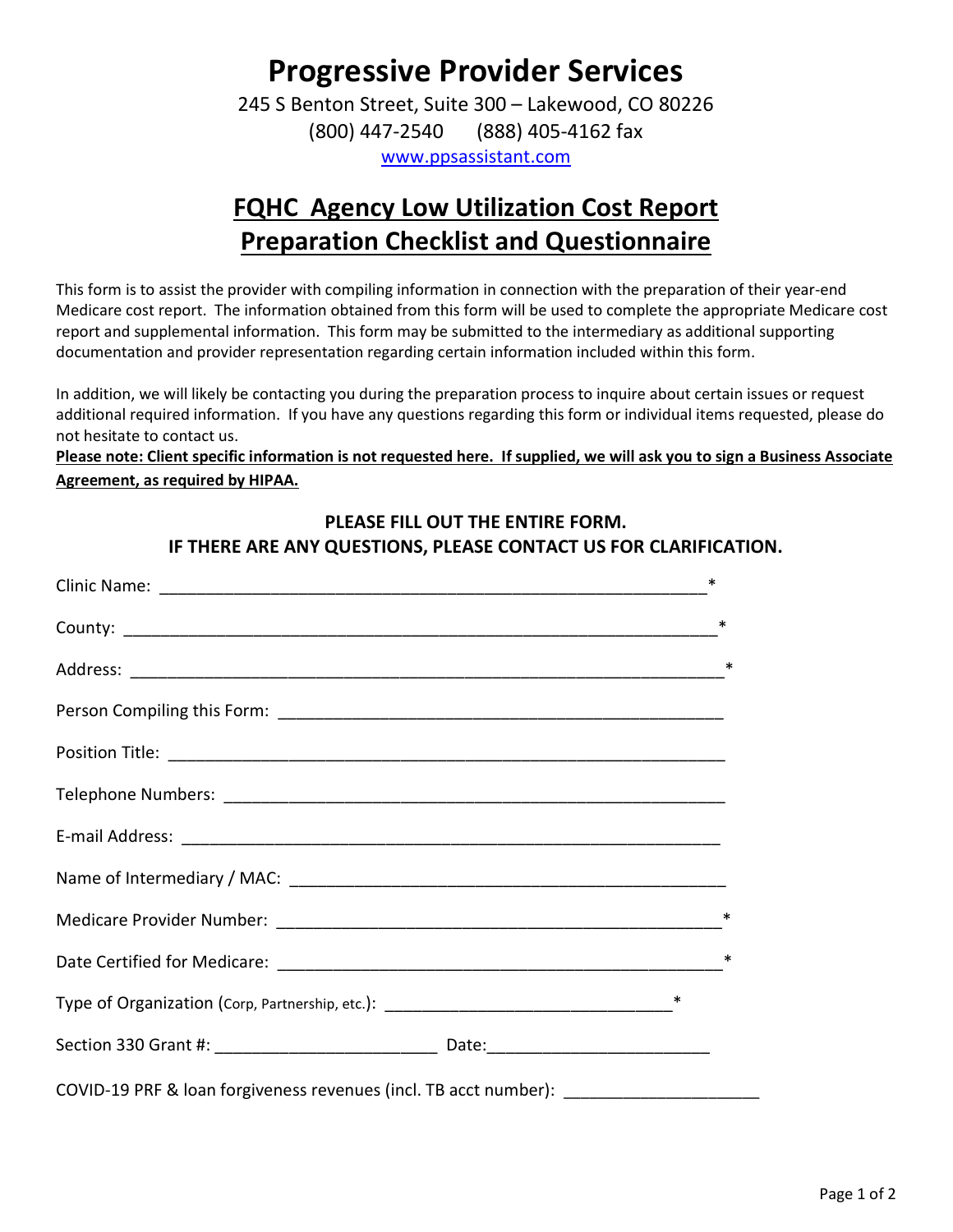## Summary Checklist of Required Cost Report Preparation Items

Please prepare a copy of all of the following items and submit to us the following:

- □ 1. Complete Financial Statements
- □ 2. Year End Working Trial Balance in Excel format
- □ 3. Detailed visit and FTE information for Cost Report period being prepared based on internal records (according to worksheet provided)
- □ 4. Copy of Last Year's Complete Medicare Cost Report\*
- □ 5. Departmental Payroll Breakdown (if the TB does not break down payroll by disciplines)
- □ 6. Breakdown of Contract Labor Account by department (if not done on the TB)
- □ 7. Were there any transactions with related parties?
- □ 8. Are you claiming Medicare Bad Debt? If so, you may not file a low utilization cost report. Please contact PPS for details.
- □ 9. Is this FQHC part of an entity which owns or operates several FQHCs?
- □ 10. Is this FQHC part of a chain organization which files a Home Office Cost Statement?
- □ 11. Did you submit an application for medical malpractice under FTCA with HRSA? If so, what is the effective date of coverage?
- □ 12. Do you also carry commercial malpractice? If so, how much was malpractice and is it claims-made or occurrence?
- □ 13. Do/ Did you
	- Have an approved or unapproved GME program? (circle one)
	- Receive a Primary Care Residency Expansion (PCRE) grant?
	- Receive a Teaching Health Center Development grant?

\*If your prior year cost report was prepared by Progressive Provider Services, we have your information on file.

#### \*\*Please note per cost report instructions, expenses must be shown on an accrual basis\*\*